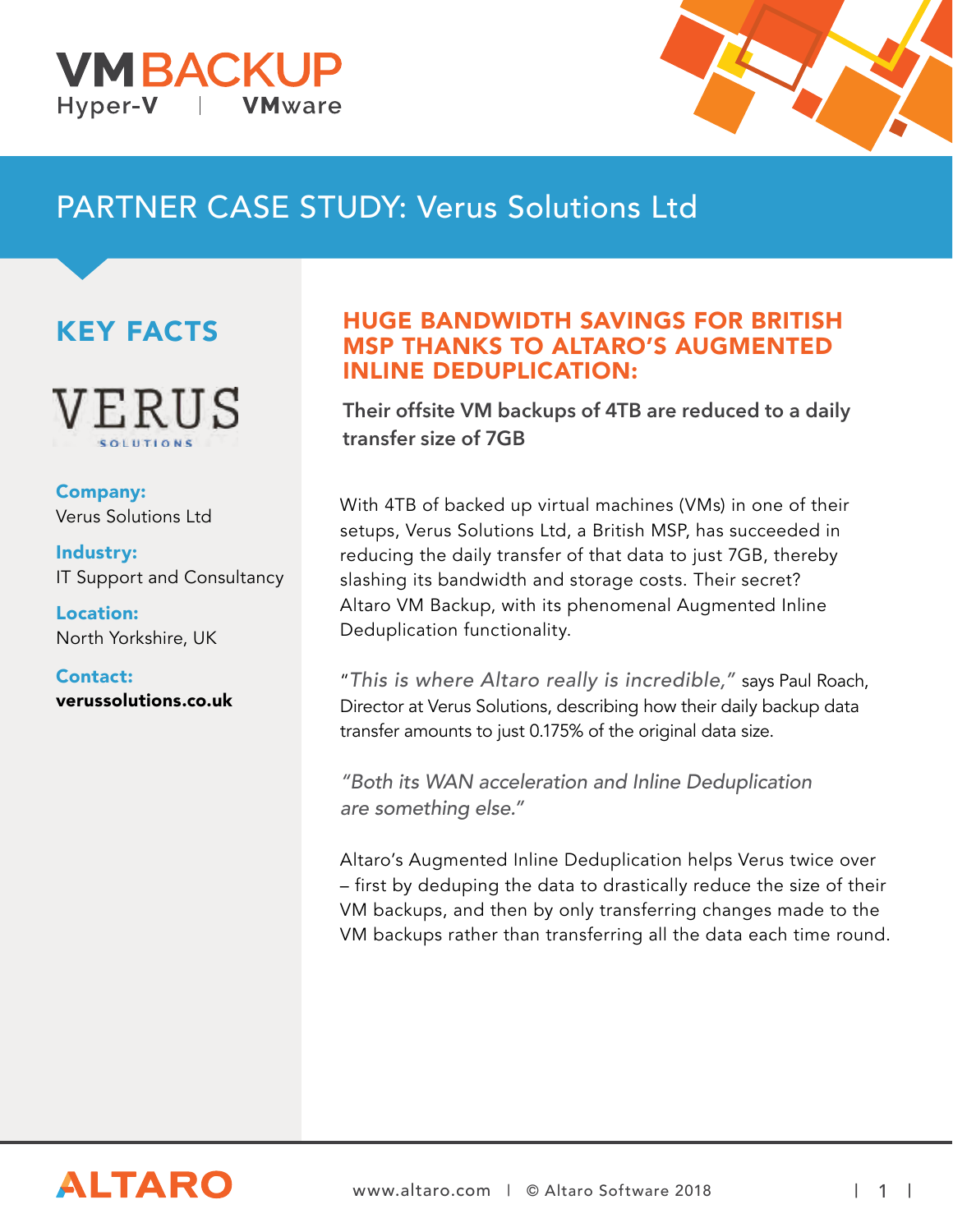#### Disruption-free data recovery

The main thing about a backup and replication solution is its ability to recover data when something goes wrong. It is key for Verus to provide customers with this critical assistance when disaster strikes.

"Altaro's saved the day more times than I can count," says Mr Roach. "We've been able to restore a failed server onto completely new hardware in a morning, without any concerns about missing media. It's also incredibly simple for us to perform routine test restores into a separate environment without any disruption to the customer."

#### Downtime is a thing of the past

Referring to the company's day-to-day use of Altaro VM Backup, he finds its automated backup data verification particularly useful.

"The ability to Sandbox restore really is a game-changer. To look at the state a machine was in prior to problems and then compare with a live server really has helped a lot in a number of instances," he says.

"This in addition to the speed with which a group of servers can be restored onto new hardware means that upgrades or equipment swap-outs are seamless. Downtime is a thing of the past."

#### Reliability, stability and excellent support

Verus came across Altaro VM Backup when "seeking a reliable mechanism to back up our growing number of Hyper-V clients". The company first discovered the product's value in relation to their own environment.

Mr Roach recalls: "When we were initially using Hyper-V in our own organisation, we were still backing up via a combination of custom scripts and traditional methods – we weren't fully utilising the benefits of virtualisation from a DR (disaster recovery) perspective."

Verus extends that capability across various businesses that are their customers, by using it for their sites too. As a result, Mr Roach is wellequipped to provide input about Altaro VM Backup: "When you're managing VMs for clients you really do need something that just works. Altaro does a very good job of ticking that box."

He is particularly impressed by its reliability, stability and the support provided. "Altaro's Support has always been superb. The product knowledge of Altaro's engineers mean that tickets are rarely open long."

All in all, he concludes: "Altaro offers peace of mind."